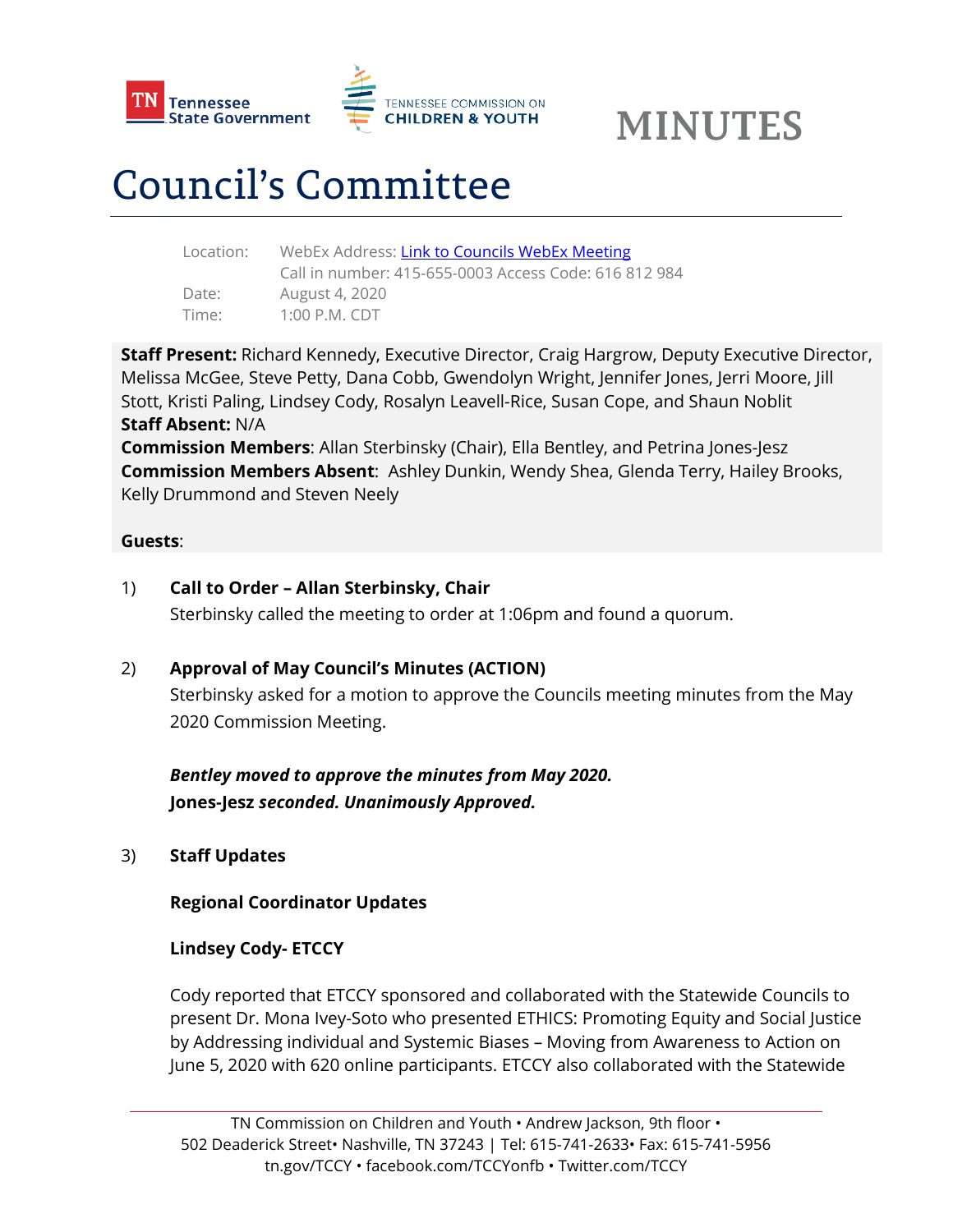

Councils to present Building Strong Brains on June 16, 2020 and July 16, 2020. Cody stated that ETCCY continues its KMT partnership efforts with the East Tennessee Foundation and has developed upon their request data which includes a map of Knox and the 16 surrounding counties in East Tennessee to determine which Counties are in need of ACEs/Building Strong Brains Educational Training. The 16-county map is color coded to indicate the number of Building Strong Brains trainings that have been conducted in each county. It also includes the number of attendees by county of residence that have participated in Building Strong Brains and the number of Building Strong Brains T4T Alumni in each county. The map was created through the assistance of TCCY co-workers Jennifer Drake-Croft and Sujit Das. The information was presented online to the ETF on June 22, 2020. The East TN Foundation has ear marked \$18,000 towards ACEs Education and has asked ETCCY to provide technical assistance in the process of distributing these educational funds. Cody reported that ETCCY responded to a request from Ben Harrington, CEO of Mental Health Association of East Tennessee, to provide information on African American and Hispanic Mental Health Professionals available in the East Tennessee area by contacting ETCCY Council Members and other agencies for their contacts on June 20, 2020. This was in response to specific client requests made to the MHAET to help update their resource lists in light of continued racial trauma due to COVID-19, disparities and law enforcement interactions. TCCY Regional Administrator Lindsey Cody serves on the Board of Directors for the Mental Health Association.

## **Jill Stott - NE**

Stott reported that the regional coordinators have conducted seven statewide trainings since the first of May and have collectively trained 3,607 people. Stott reported that she organized a virtual training on May 11, 2020 and co-hosted with Upper Cumberland Coordinator Kristi Paling. Dr. Tim Perry with Frontier Health was the presenter and we had over 1,000 register and more than 700 people attend. Stott collaborated with all statewide councils to disseminate information from training and certificates to attendees. There were 28 different states represented and 12 countries. Stott was asked to join the Carter County Drug Prevention Board, a very active community group. Stott will be attending their Annual Planning Retreat on July 22, 2020. Stott has collaborated with statewide councils that are providing virtual trainings by moderating and merging reports for follow-up communication. Stott also continues to disseminate resources and other information to regional council members and friends. Lastly, Stott attended various regional meetings virtually such as Community Advisory Boards, Anti-Drug Coalitions, Relative Caregiver Advisory Board, Tennessee Suicide Prevention Network, Bristol's Promise, 423 Unsilenced, Children and Youth Vision Council, Dawn of Hope and Families Free.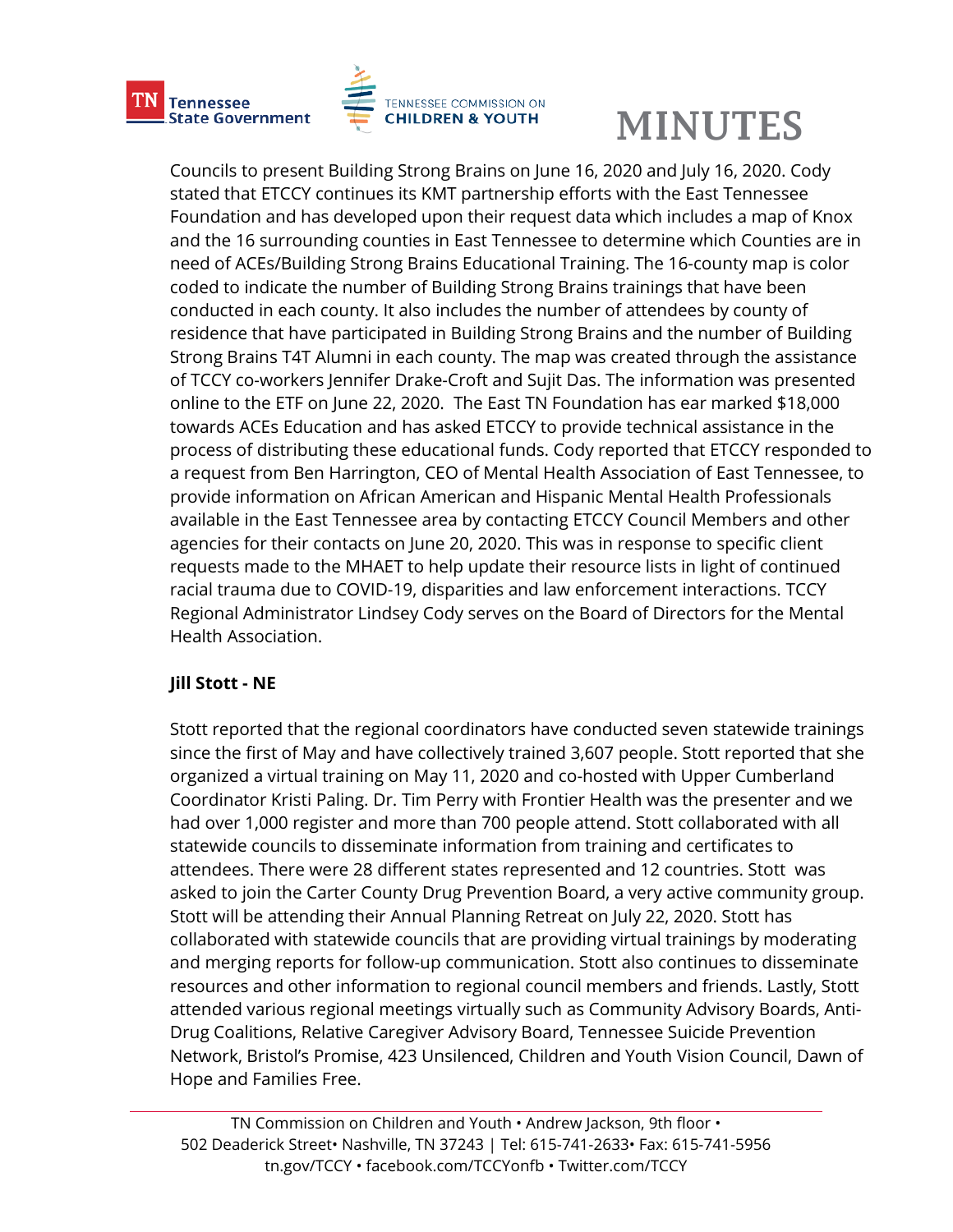

## **Kristi Paling- UC**

Paling reported that she continues to collaboratively coordinate and host virtual events: Promoting Equity and Social Justice by Addressing Individual and Systemic Biases – Moving from Awareness to Action on June 5, 2020 and Building Strong Brains - June 16, 2020 and July 16, 2020. Paling also conducted the Upper Cumberland Council's Annual Business Meeting via WebEx on June 19, 2020. The meeting included a recap of the year's educational events and council highlights and the announcement of a council sponsored (\$1,000) mini grant. The election of officers for the 2020-2021 fiscal year was held as well. Paling noted that Overton County Schools will hold their in-service training for staff on August 4, 2020. Paling is scheduled to present about ACEs to the group. Paling participates with the Upper-Cumberland Addresses Substance Abuse Solutions group. The group is developing a resource hub for addressing substance abuse. Lastly, Paling participated in a poverty simulation training with Putnam County Schools.

### **Susan Cope- MC**

Cope reported that the Tennessee Commission on Children and Youth Regional Coordinators jointly hosted 6 statewide WebEx trainings. With a collaborative effort from all regional coordinators, on June 16, 2020 the first of 2 three-hour Building Strong Brains (BSB) trainings was conducted by our own Jennifer Drake-Croft and Melissa McGee. Out of the 439 attendees, for 201 individuals this was their first BSB training. Another 92 attendees had less than one hour of BSB training. There were attendees from four states and one attendee from Singapore. The second BSB training was held on July 16, 2020 and had 437 attendees. (See the report attached to the Mid-Cumberland Quarterly Report.)

Cope reported that the Mid-Cumberland Council on Children and Youth (MCCY) cohosted with the Tennessee Suicide Prevention Network five "Question, Persuade and Refer" (QPR) trainings for Mid-Cumberland members and partners. Grace Eakin, Mid-Cumberland Regional Director, conducted these trainings. Over 100 individuals were trained in "QPR." Cope also stated nine Mid-Cumberland board members were in attendance, though one board member suffered material loss in the April tornado and could not attend this meeting.

## **Shaun Noblit- SC**

Noblit and the other Regional Coordinators/Administrators have conducted multiple trainings statewide. The topics have included Domestic Violence, Building Strong Brains,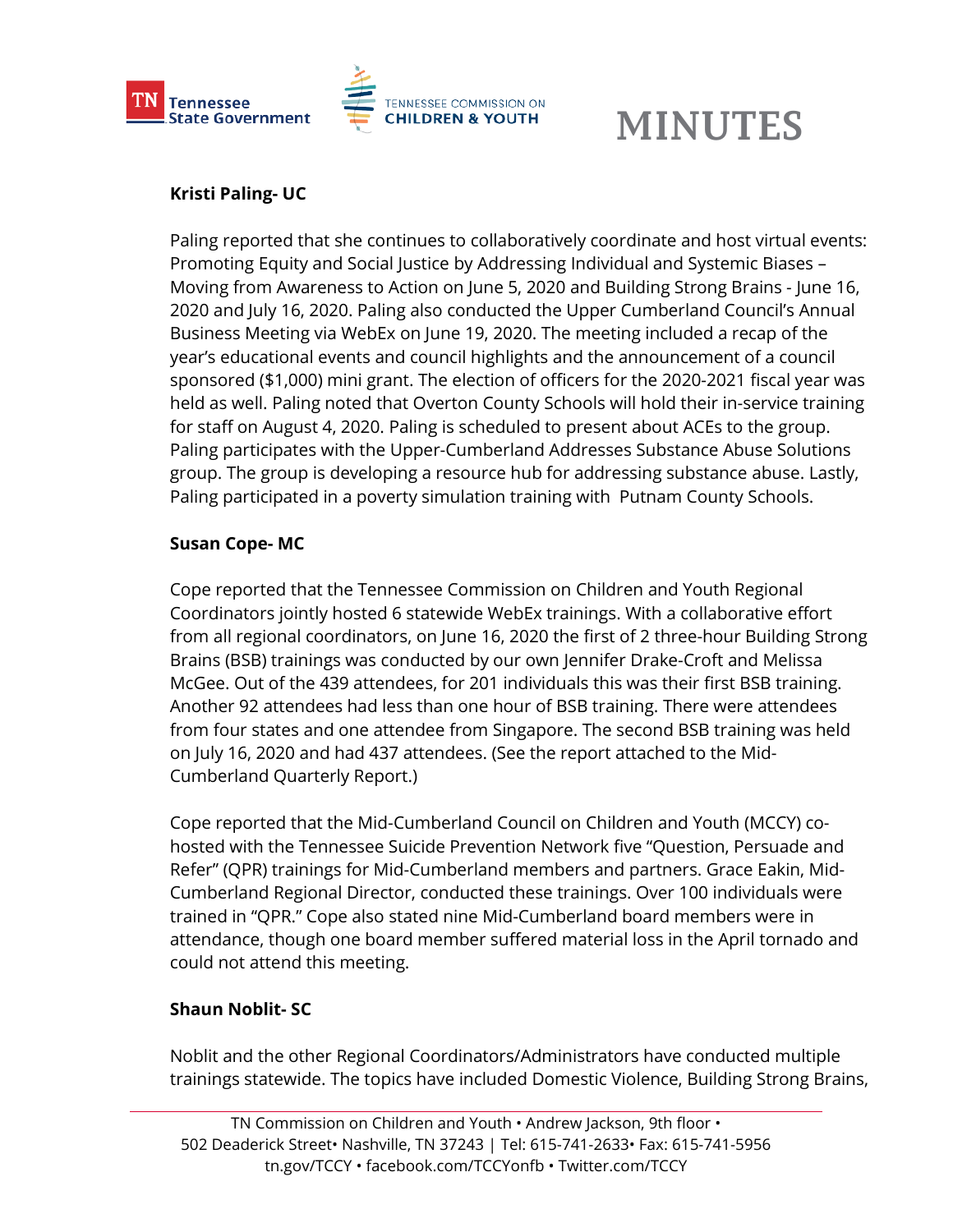



Ethics, Effects of Trauma and Quarantine. Trainings have had massive attendance and have been well received. Noblit has been working with the Lawrence County Foster Care Review Board to implement new structure with a focus on trauma-informed care. Last month to continue the work, the FCRB held Zoom meetings so the youth in foster care would not lose out on the right to a review. Noblit has been involved in many meetings virtually. Virtual meetings have been vital to staying in contact with community partners/co-workers to continue SCCCY's work.

## **Rosalyn Leavell-Rice-SE**

Leavell-Rice and the other Regional Coordinators/Administrators have conducted multiple trainings statewide. The topics have included Domestic Violence, Building Strong Brains, Ethics, Effects of Trauma and Quarantine. Trainings were well attended and well received. Leavell-Rice has been involved in many meetings virtually. These meetings have allowed Leavell-Rice and the Southeast Council to continue communication efforts and information-sharing. Leavell-Rice along with members from the Department of Health, TCCY's Upper Cumberland Regional Coordinator Kristi Paling and other agencies throughout the state are working on three events. The first is a handwashing event on October 1<sup>st</sup>. Governor Lee was given an invite to attend. Dancing Across Tennessee is set for October 30th. The plan is to get everyone up and moving at home to promote healthier children/families in Tennessee through line dancing. The last event is an ACEs T4T reunion.

## **Dana Cobb- NW**

Cobb stated the NW Council collaborated with United Way West TN, the Rural Health Association of TN and the SW Council to host an Addiction, Recovery & Employment Virtual Summit, A Toolkit for Employers, Practitioners and Those in Recovery, on May 21, 2020, with 199 attendees. On June 25, 2020, a virtual follow-up event was held on Understanding Addiction and the Brain, with over 200 attendees. Cobb also participated in weekly virtual meetings with the Rural Health Association of Tennessee, where Cobb currently serves as the Vice-President and serves on the Bylaws and Conference Planning Committees. Cobb worked with the staff and the conference committee to begin planning a virtual state conference due to COVID. Lastly, the NW Council held a virtual Board Meeting on August 5, 2020. Cobb informed the Board that all trainings through December will be virtual, due to COVID. The NW Council's bylaws and Regional Council Funds Administration Guidelines were reviewed. Training and speaker suggestions were discussed with the Board.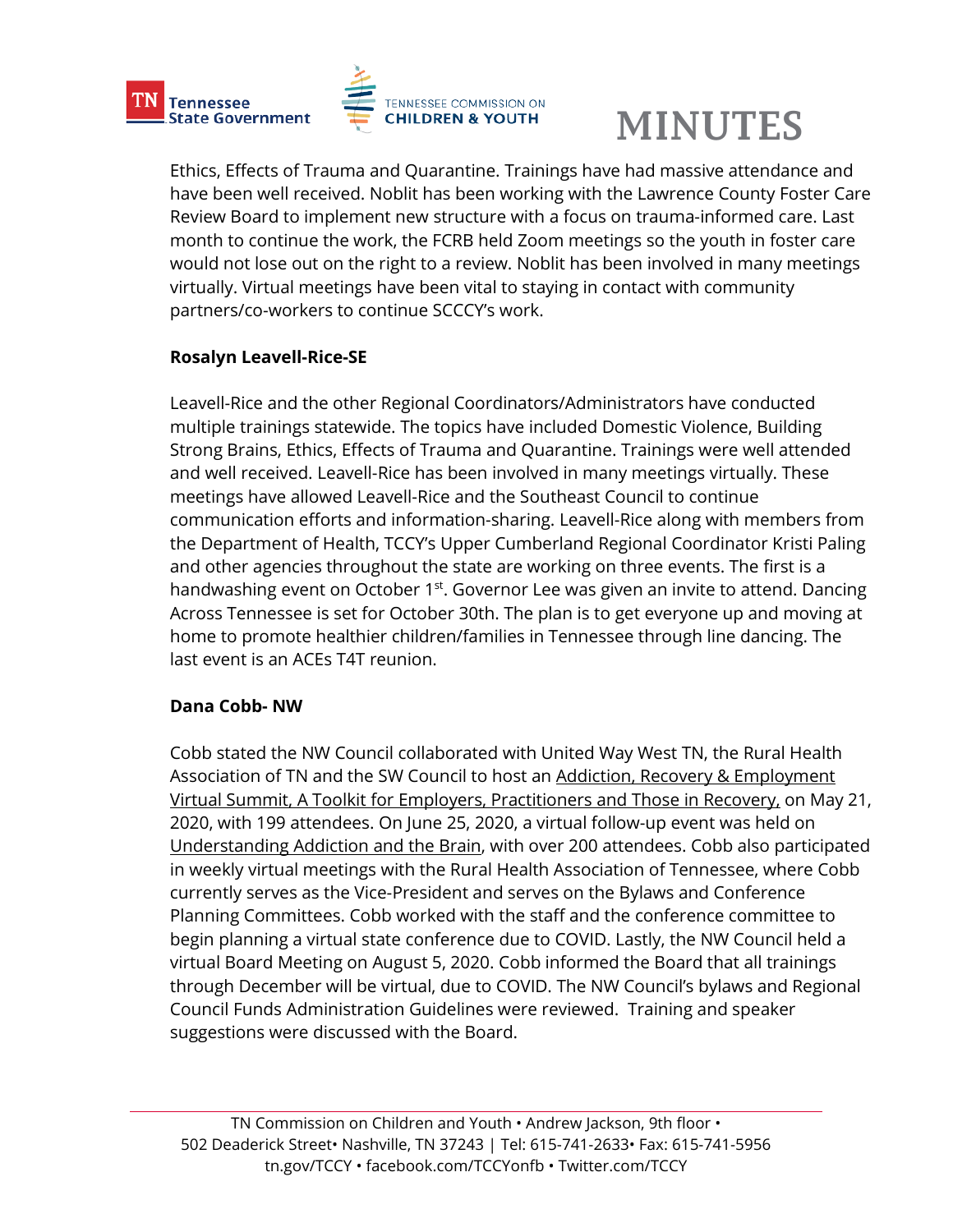

### **Gwen Wright- Memphis Shelby**

Wright participated in three virtual United Way of the Mid-South Allocations Committee meetings, hearing presentations from member agencies and participating in the decision-making process of determining United Way grant amounts for those member agencies. The Memphis/Shelby County Children and Youth Council hosted its second virtual QPR Training on May 7, 2020, with 25 participants. Regional Coordinator Wright presided over the Tennessee Community Services Agency Board of Directors Annual Meeting and a called meeting to discuss a new program. Wright was re-elected as Board chair. The Memphis/Shelby County Children and Youth Council held a virtual Executive Committee Meeting on August 4, 2020. Wright and committee members reviewed the Council's bylaws and Regional Council Funds Administration Guidelines. Training and speaker suggestions were discussed with the Committee. Wright spoke on the threepart series of statewide trainings focusing on racial equity and implicit bias.

### **Jerri Moore- SW**

Moore participated in weekly meetings with the United Way West Tennessee non-profit group. The United Way Director, Matthew Marshall, led the meetings to help local nonprofit organizations stay updated on current COVID-19 developments, regulations, safety precautions, local finance and budget issues and other topics of discussion. Through this partnership, the Southwest Council has been able to offer information on training opportunities, resources, and data and also co-sponsor, collaborate, and participate in additional virtual training opportunities with United Way (through virtual conference software provided by United Way) and participating non-profit organizations. Moore, United Way (Matthew Marshall) and members of the Rural West Knowledge Mobilization Team have collaborated with the Jackson-Madison County School System, Jackson Law Enforcement and Madison County Juvenile Court to continue to develop a Handle with Care program in Madison County and other local areas. Moore participated in the Safe and Together Model Training as part of the Stakeholder/Partnership with Domestic Violence-Department of Children Services pilot Madison County. This pilot is funded by a three-year begun in Madison County in 2018 to assist and provide quality services to domestic violence victims and their families. The grant provides training for WRAP advocates and partnering agencies in rural West Tennessee to learn and administer the Safe and Together Model for a more holistic approach to serving families affected by domestic violence. Since the Southwest Council serves as one of many stakeholders, Jerri Moore completed the 22-hour certification of the Safe and Together Model to be better informed on this partnership and the progress of the pilot program.